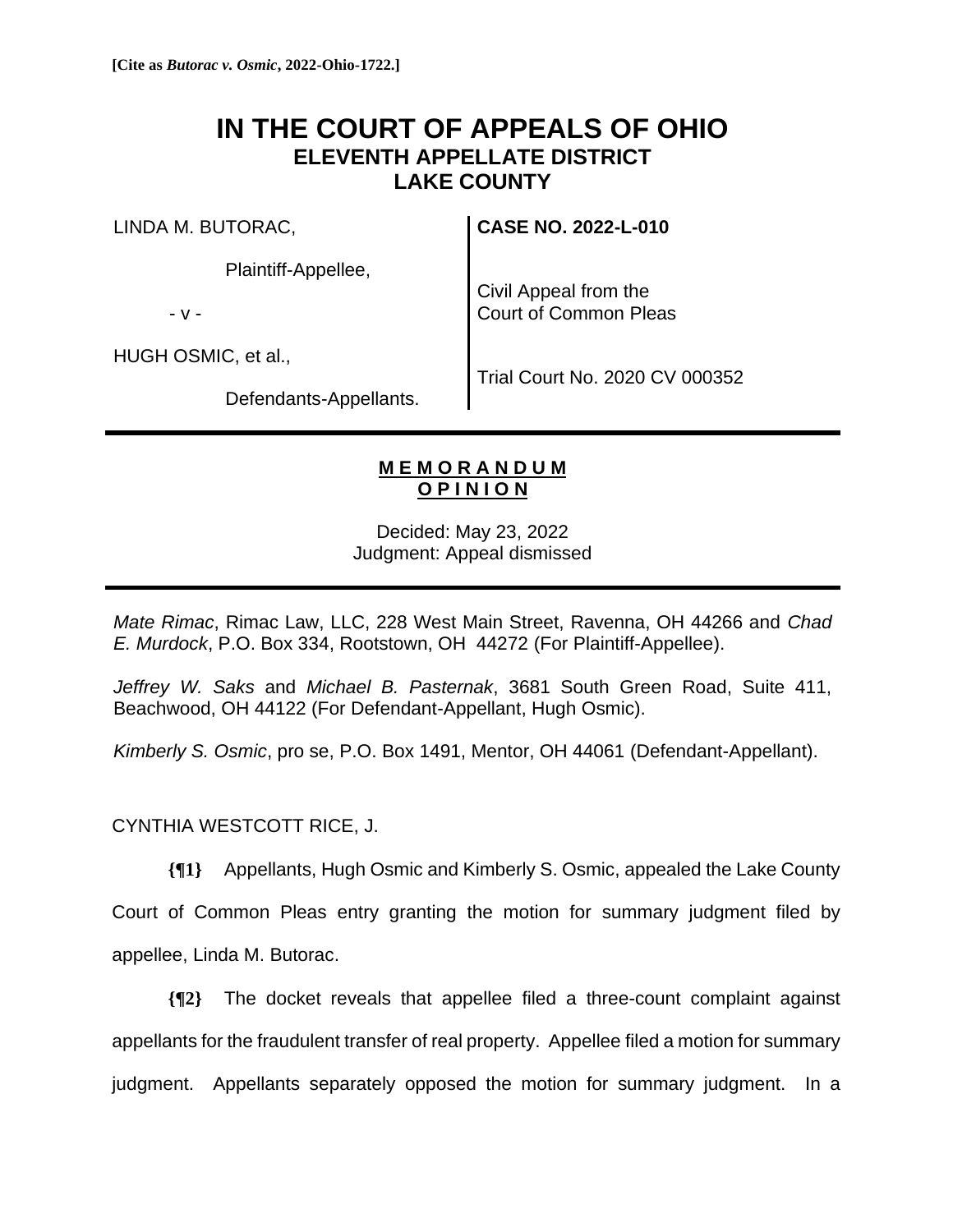February 9, 2022 entry, the trial court granted appellee's motion for summary judgment, and entered judgment in favor of appellee and against appellant on all counts. In that entry, the trial court ordered "a hearing on damages [to] be held \* \* \*." Appellants filed this appeal on February 16, 2022. A damages hearing has yet to take place.

**{¶3}** On March 11, 2022, appellee moved to dismiss the appeal. Appellant, Hugh Osmic, and appellant, Kimberly S. Osmic, both separately filed opposition to the motion. Appellee filed a reply brief in support of her motion to dismiss.

**{¶4}** Initially, we must determine whether there is a final, appealable order, as this court may entertain only those appeals from final judgments or orders. *Noble v. Colwell*, 44 Ohio St.3d 92, 96 (1989). According to Section 3(B)(2), Article IV of the Ohio Constitution, a judgment of a trial court can be immediately reviewed by an appellate court only if it constitutes a "final order" in the action. *Germ v. Fuerst*, 11th Dist. Lake No. 2003- L-116, 2003-Ohio-6241, ¶ 3. If a lower court's order is not final, then an appellate court does not have jurisdiction to review the matter, and the matter must be dismissed. *Gen. Acc. Ins. Co. v. Ins. Co. of N. Am.*, 44 Ohio St.3d 17, 20 (1989). For a judgment to be final and appealable, it must satisfy the requirements of R.C. 2505.02 and if applicable, Civ.R. 54(B). *See Children's Hosp. Med. Ctr. v. Tomaiko*, 11th Dist. Portage No. 2011- P-0103, 2011-Ohio-6838, ¶ 3.

**{¶5}** R.C. 2505.02(B) defines a final order as one of the following:

**{¶6}** "An order is a final order that may be reviewed, affirmed, modified, or reversed, with or without retrial, when it is one of the following:

**{¶7}** "(1) An order that affects a substantial right in an action that in effect determines the action and prevents a judgment;

2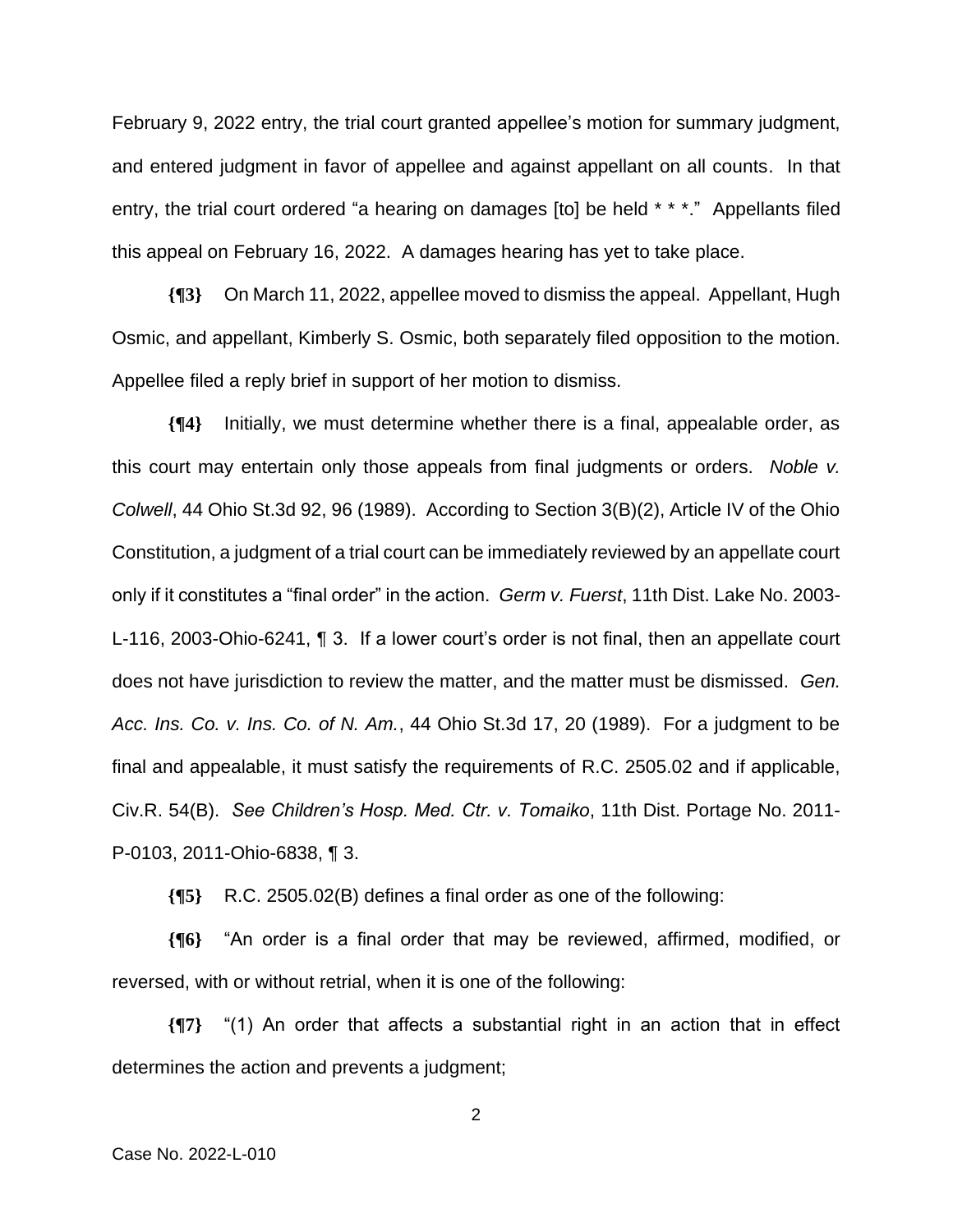**{¶8}** "(2) An order that affects a substantial right made in a special proceeding or upon a summary application in an action after judgment;

**{¶9}** "(3) An order that vacates or sets aside a judgment or grants a new trial;

**{¶10}** "(4) An order that grants or denies a provisional remedy and to which both of the following apply:

**{¶11}** "(a) The order in effect determines the action with respect to the provisional remedy and prevents a judgment in the action in favor of the appealing party with respect to the provisional remedy.

**{¶12}** "(b) The appealing party would not be afforded a meaningful or effective remedy by an appeal following final judgment as to all proceedings, issues, claims, and parties in the action.

**{¶13}** "(5) An order that determines that an action may or may not be maintained as a class action;

**{¶14}** "(6) An order determining the constitutionality of any changes to the Revised Code \* \* \*;

**{¶15}** "(7) An order in an appropriation proceeding \* \* \*."

**{¶16}** Here, the trial court's February 9, 2022 entry granted appellee's motion for summary judgment and deferred the issue of damages for a later determination.

**{¶17}** This court has stated that a judgment from "[a] civil proceeding that defers damages for a later determination of an uncertain amount is not a final appealable order because it does not determine the action, prevent a judgment, or affect a substantial right in a special proceeding." *Lacy v. State of Ohio*, 11th Dist. Ashtabula Nos. 2019-A-0030 and 2019-A-0046, 2019-Ohio-2973, ¶ 18.

3